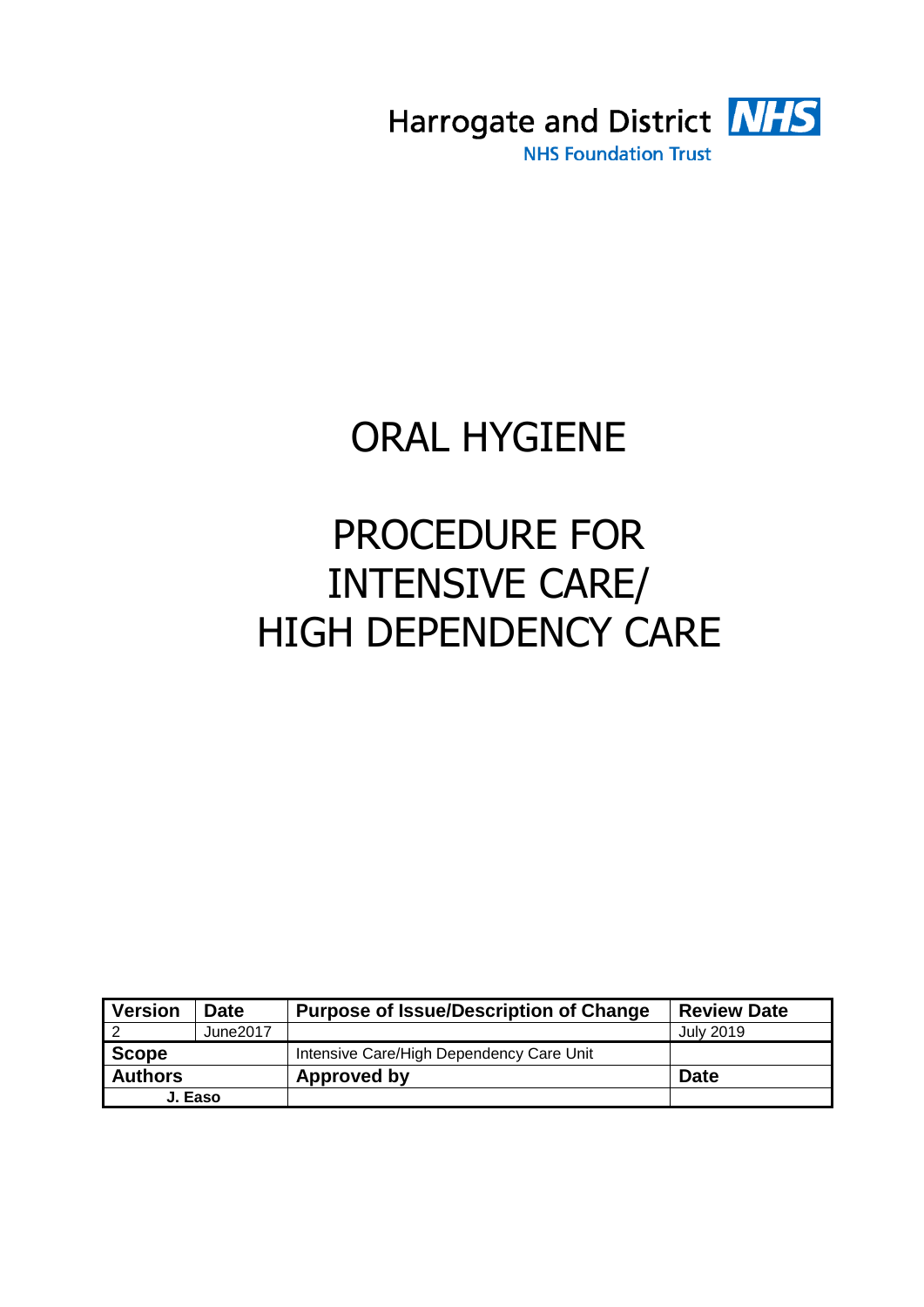# **CONTENTS**

| Introduction                 | 1   |
|------------------------------|-----|
| Aims                         | 2   |
| Procedure for Oral Hygiene   | 3-5 |
| <b>ITU Oral Hygiene Tool</b> | 6   |
| Oral Hygiene Assessment Tool | 7   |
| <b>Mouth Care Audit Tool</b> | 8   |
| References                   | 9   |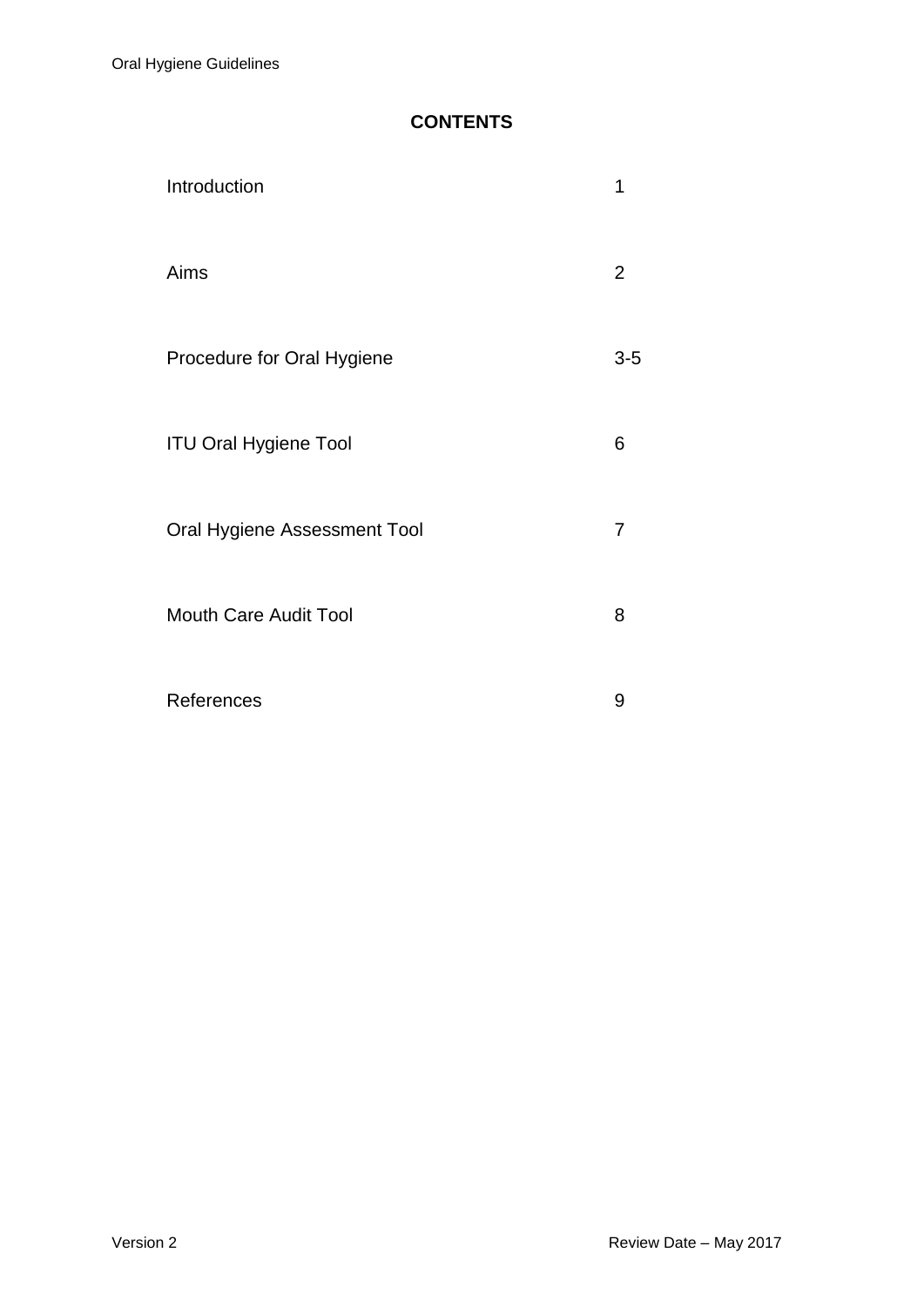## **INTRODUCTION**

Oral care is a fundamental and integral part of nursing (Department of Health 2001).It is an important component of critical care nursing, but it is often given a low priority when compared to other life preserving task (Jones et al.2004). It is an important part of the overall care that every patient admitted to hospital receives and the more critically ill the patient is, the more reliant he/she is on the nurse to provide oral hygiene (Watson &Jenkins 1989).

Ventilator Associated Pneumonia (VAP) is a healthcare- associated infection which affects patients receiving mechanical ventilation and significantly contributes to morbidity and mortality (Munro et al, 2006). Oral care is a vital preventive task against VAP and not merely a comfort measure. Recent evidence indicates that aspiration of oral colonisation has been one of the common causes of VAP (Munro et al, 2006).

Dental plaque provides a reservoir for the microbes that cause VAP. Effective mouth care prevents this build up. Oral hygiene is considered an important strategy in combination with other activities, such as subglottic suctioning. Brushing teeth, gums and tongue at least twice a day, using a soft toothbrush has been found to be an effective strategy for preventing VAP (Stonecypher, 2010).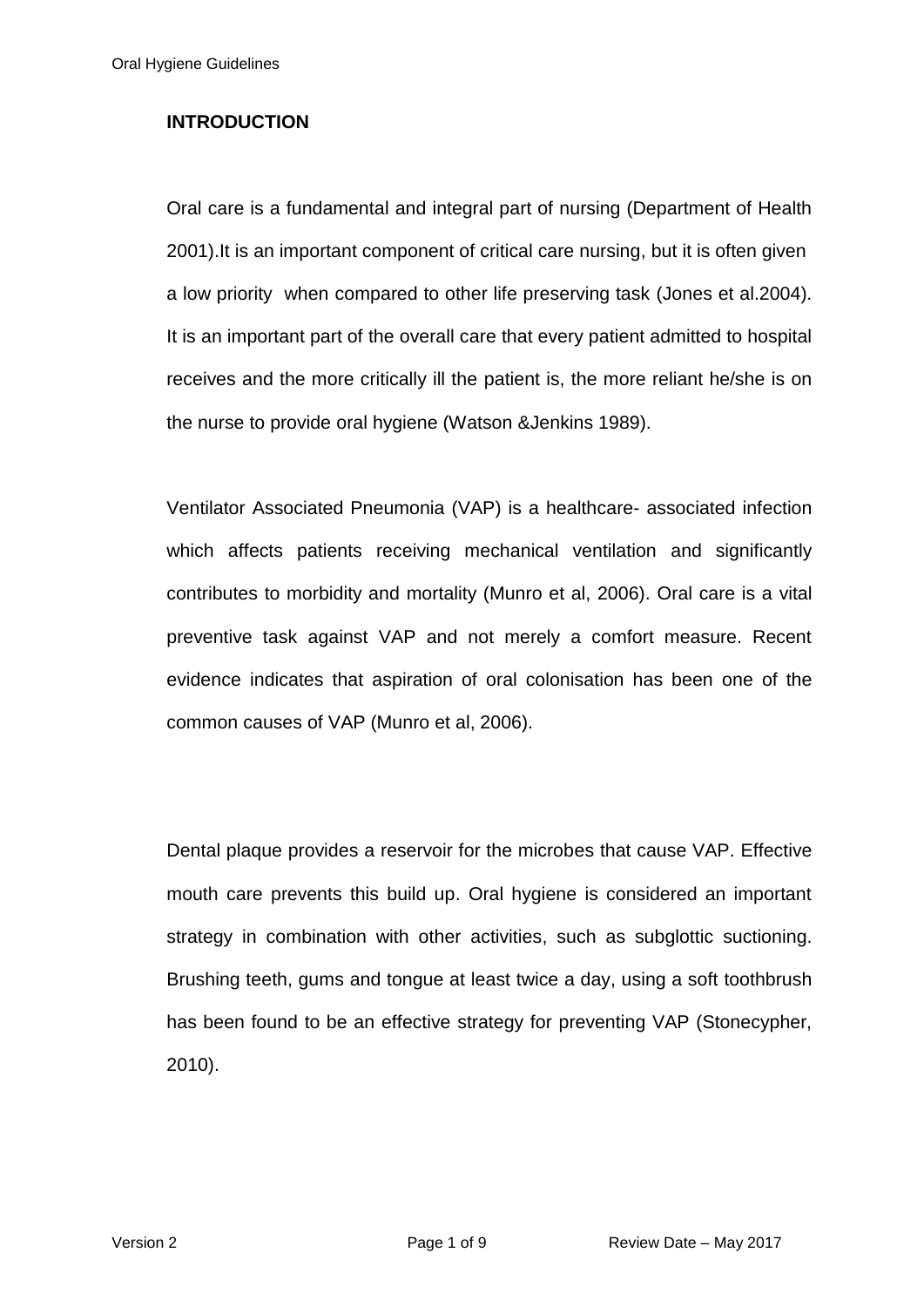#### **AIMS**

- \* To maintain the patient's hygiene needs, prevent formation of dental plaque, reduce development of infection and promote patient comfort.
- Oral assessment and care will promote normal oral hygiene while preventing trauma and infection (Ashurst.1997).
- Oral care will maintain a moist, clean, intact oral mucosa, lips, tongue and gums and will eliminate oral pain and discomfort (Daeffler. 1981).
- $\div$  Identify at risk patients.
- Alleviate pain and discomfort to enhance oral intake. (Mallett and Dougherty, 2000).
- $\cdot$  To provide staff with a guideline for performing mouth care, and therefore introduce standardisation of care within the unit as well as the critical care network.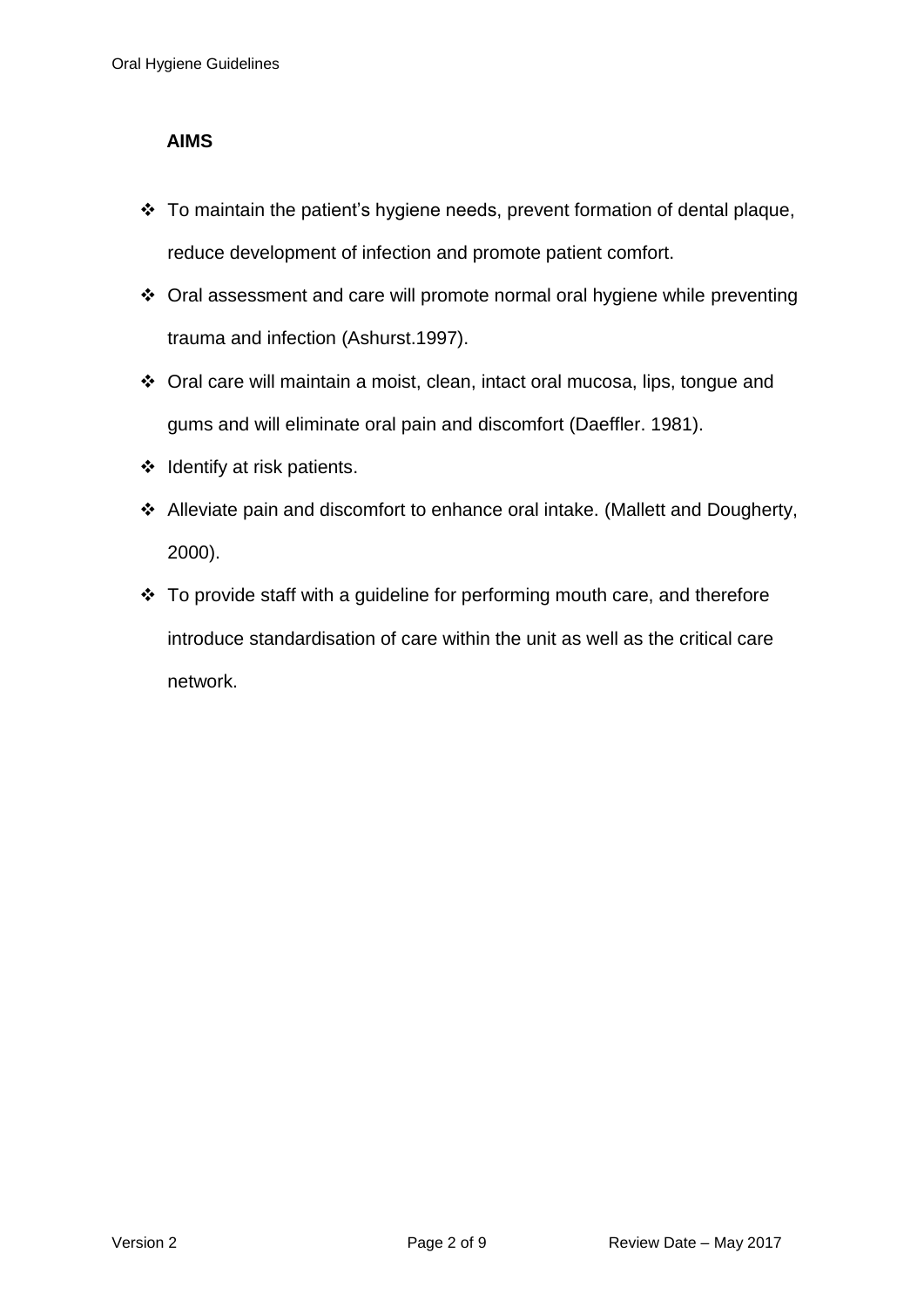## **Patient Inclusion:**

Oral care is indicated for all patients admitted to ITU/ HDU.

#### **Patient Exclusion**:

Patient with faciomaxillary trauma/surgery, oropharyngeal burns and patient with severe inflammation i.e. Crohns - refer to parent team for advice prior to care intervention.

# **PROCEDURE FOR ORAL HYGIENE**

| <b>ACTION</b>                          | <b>RATIONALE</b>                        |
|----------------------------------------|-----------------------------------------|
| Explain procedure fully to patient and | To ensure patient understands           |
| obtain consent.                        | procedure and gives consent.            |
| Wash hands and ensure wearing of       | To reduce the risk of infection.        |
| an apron and gloves.                   |                                         |
| Examine the oral cavity with the aid   | To establish the condition of the mouth |
| of a torch, if necessary, and using    | and to detect any signs of              |
| the oral assessment guide assess       | deterioration/improvement.              |
| the condition of the mouth and         | To implement appropriate treatment      |
| document in the nursing records.       | quickly.                                |
| If dentures are present remove and     | To enable inspection and cleaning of    |
| place in a named denture pot with      | mouth beneath dentures and maintain     |
| clean solution or sterile water.       | optimal denture integrity.              |
| Discard any remaining cleaning         | To prevent infection and cross          |
| solution.                              | contamination.                          |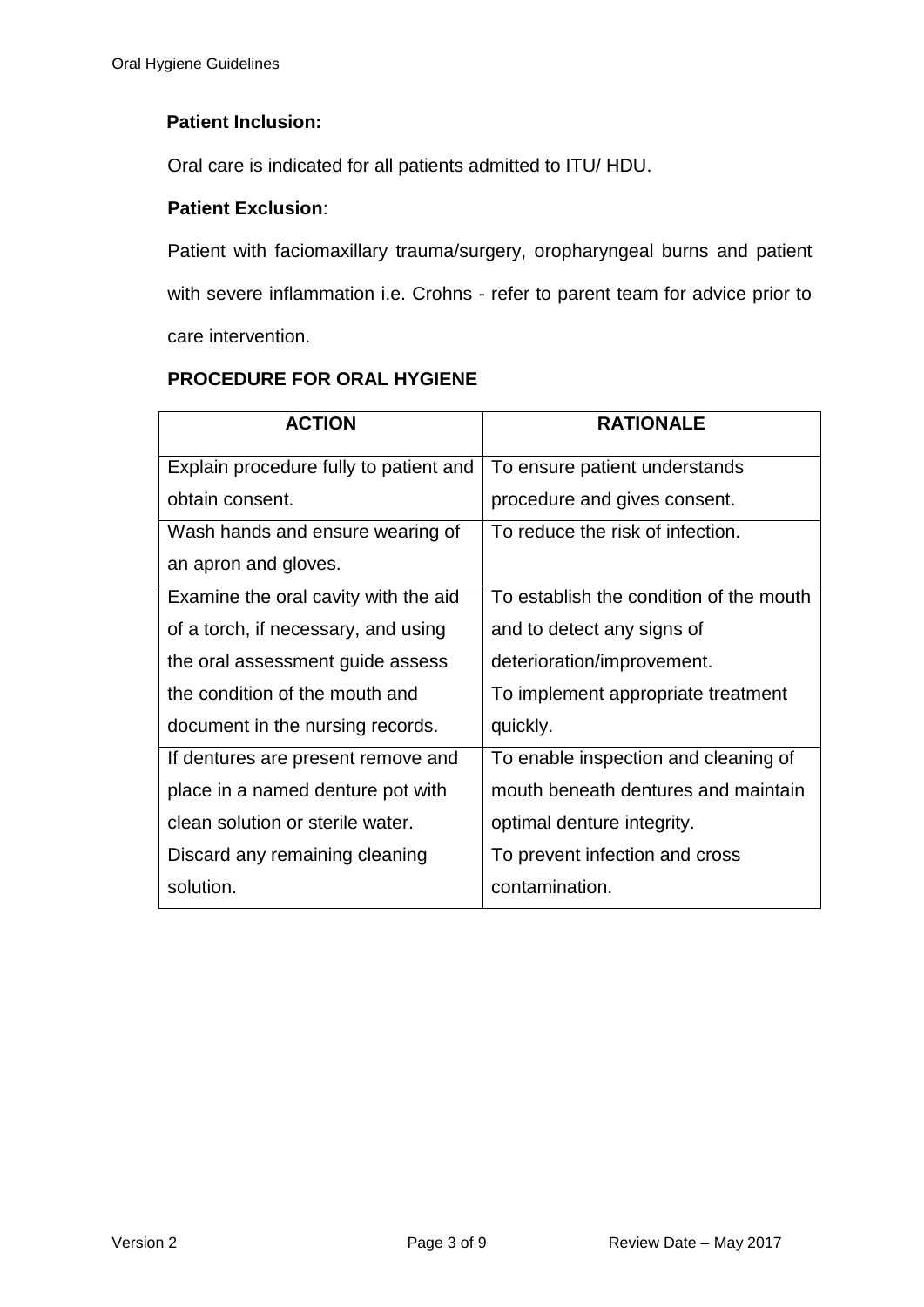| Using soft, small toothbrush sterile   | To remove debris and plague from           |
|----------------------------------------|--------------------------------------------|
| water +/- toothpaste.                  | oral surfaces.                             |
| Every 12 hours brush teeth, gums       | To stimulate circulation to the gums.      |
| and tongue.                            |                                            |
| Use short, horizontal strokes to       | Prevent bacterial colonisation of dental   |
| inhibit bacterial growth.              | plague and potential development of        |
|                                        | VAP.                                       |
| Oral secretions are suctioned          | These are colonised with pathogens         |
| regularly.                             | which will lead to VAP (Schleder,          |
|                                        | 1993).                                     |
| If patient able, give them a beaker of | To remove debris and toothpaste as         |
| water and encourage them to rinse      | effectively as possible. Toothpaste will   |
| mouth and then spit contents in to a   | have a drying effect if left in the mouth. |
| bowl.                                  |                                            |
| If patient intubated or unconscious    | To maintain a clean and moist              |
| use moistened foam swabs to wipe       | mucosa.                                    |
| around the teeth, gums and oral        |                                            |
| mucosa N.B. care must be taken that    |                                            |
| sponge is not left in patient's mouth. |                                            |
| In between brushing teeth, moisten     |                                            |
| foam swabs with sterile water and      |                                            |
| wipe around the mouth, teeth, gums     |                                            |
| and oral mucosa.                       |                                            |
| Once mouth care has been given,        | To prevent lips from drying and            |
| apply soft paraffin to the lips of     | cracking. To keep the lips moist.          |
| patient's own lip salve.               |                                            |
| Renew endotracheal tapes daily or      | To prevent friction and pressure from      |
| when soiled or wet, changing           | the tube and tapes.                        |
| position of tube if possible or use an | To ensure patient comfort and help         |
| anchor fast.                           | relieve pressure on the skin and lips.     |
|                                        | Change position 2-4 hourly.                |
| Wash hands thoroughly and discard      | To prevent risk of cross infection.        |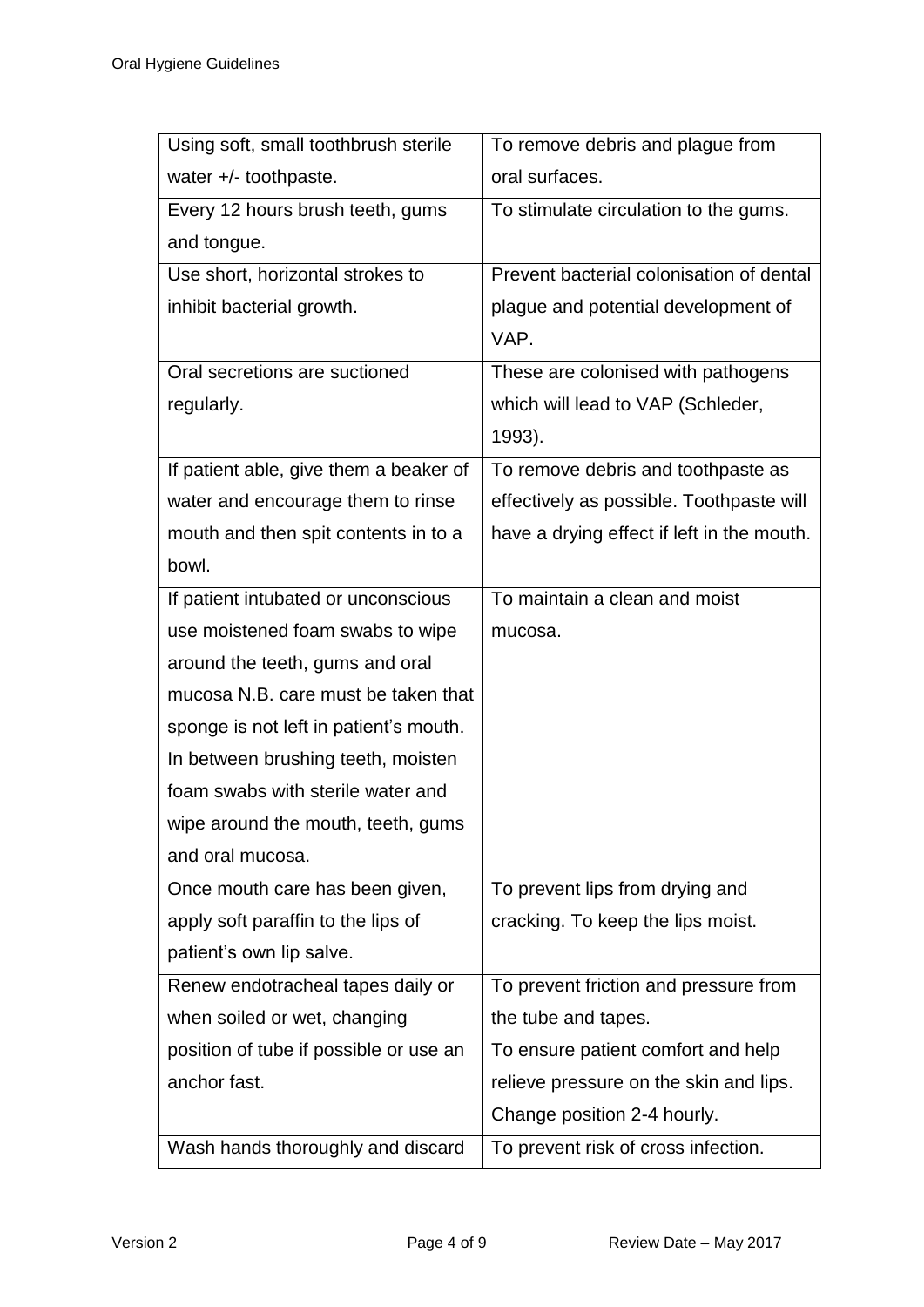| apron.                           |                                       |
|----------------------------------|---------------------------------------|
| Document care implemented, in to | To maintain accurate records.         |
| nursing notes.                   |                                       |
| Evaluate effectiveness of oral   | To optimise patient's oral condition. |
| hygiene.                         |                                       |

### ACKNOWLEDGEMENT

This procedure was produced from the work of S. Robinson, Scarborough and North East Yorkshire Healthcare NHS Trust.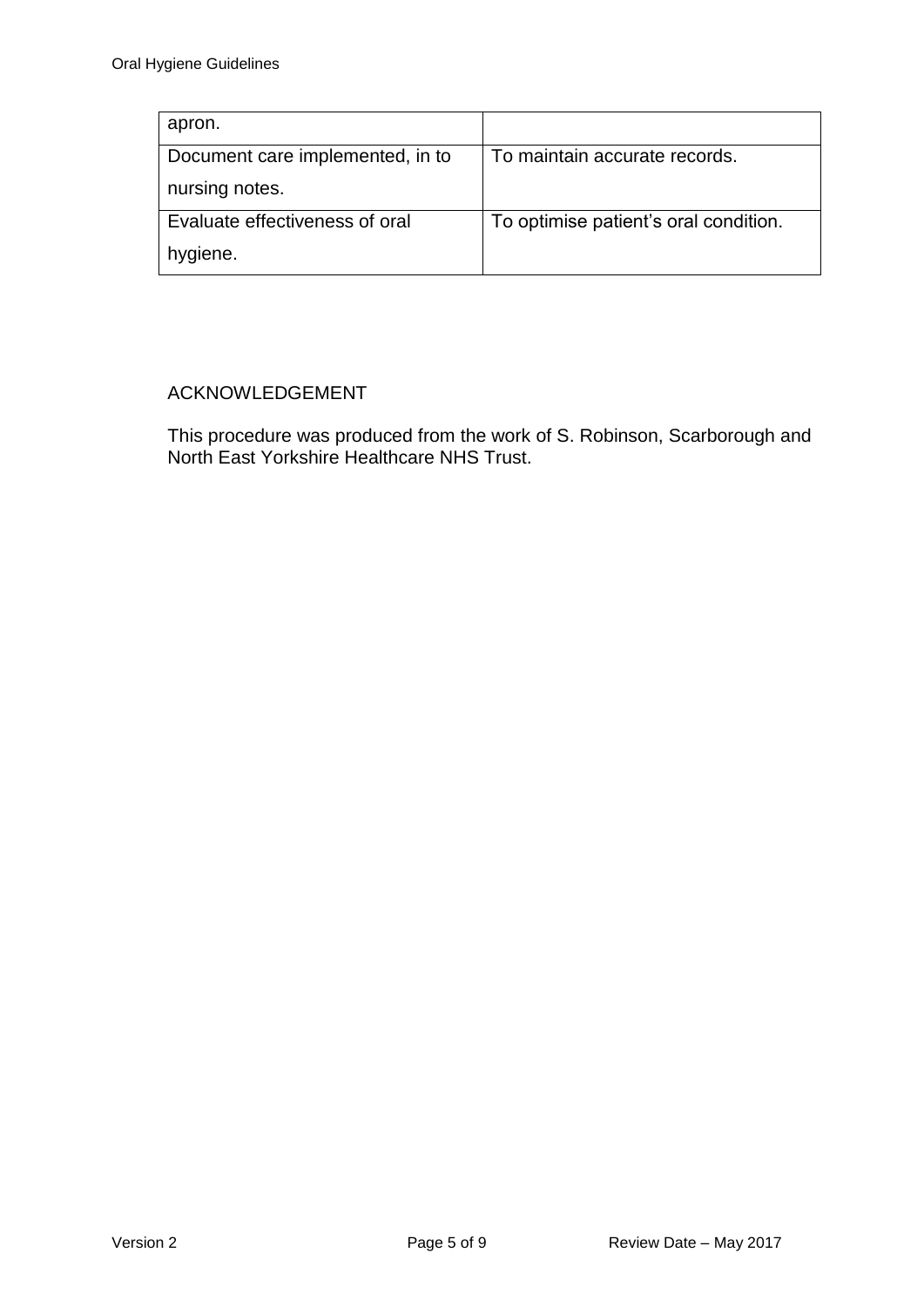

**ITU ORAL HYGIENE TOOL**

All evaluations should be documented clearly in the daily notes & handed-over verbally at the end of each shift.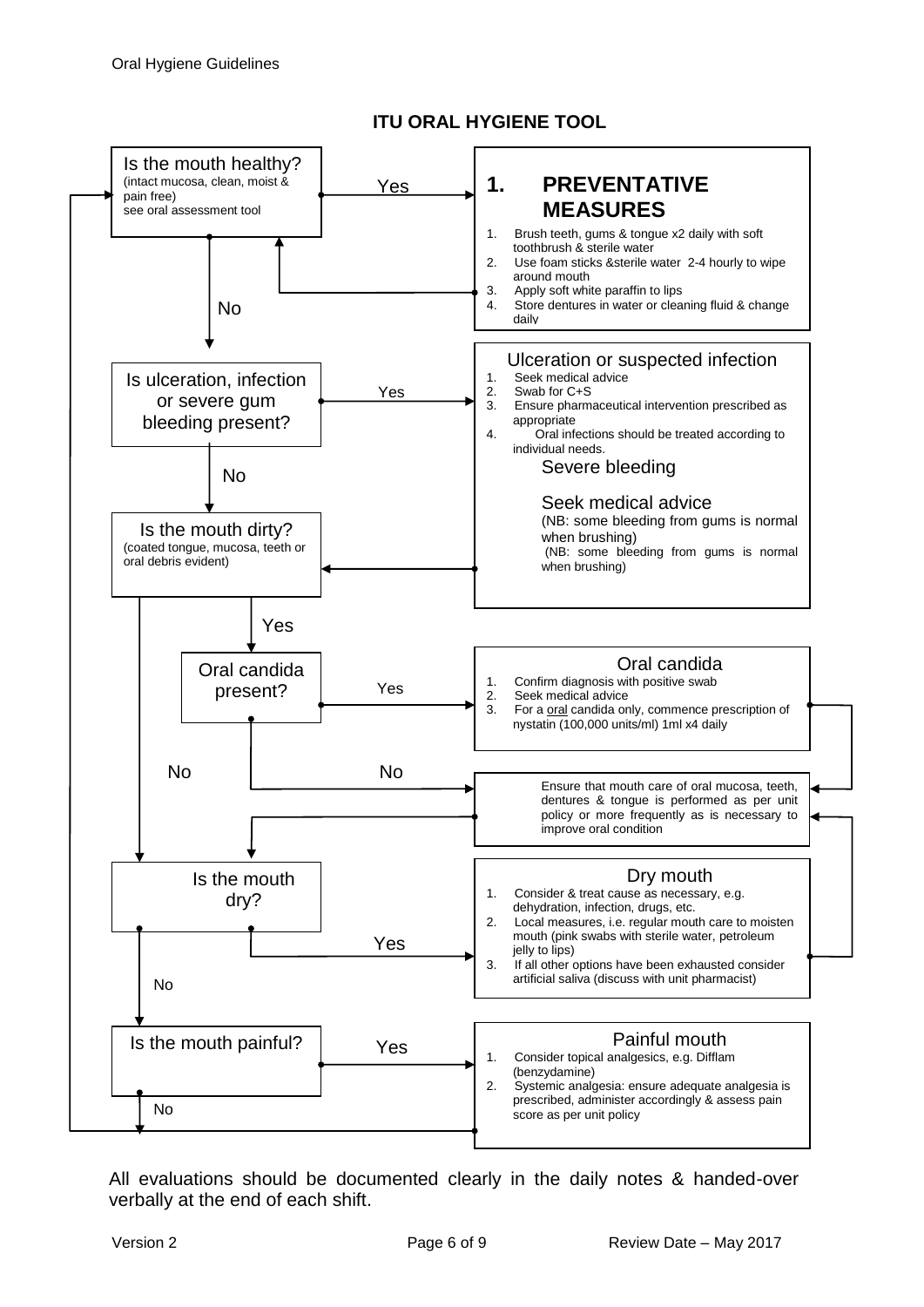## **Oral Hygiene Assessment Tool**

- **B** BLEEDING observe gums and mucosa for bleeding, cracked areas and dryness. Coagulation status.
- **R** REDNESS check gum margins and tongue for areas of redness.
- **U** ULCERATION observe size and shape. Does it look infected or herpetic.
- **S** SALIVA is there hyper salivation, dryness of the mouth or coating.
- **H** HALITOSIS is infection or acidosis present.
- **E** EXTERNAL FACTORS e.g. ET tapes.
- **D** DEBRIS visible plaque or are foreign particles evident.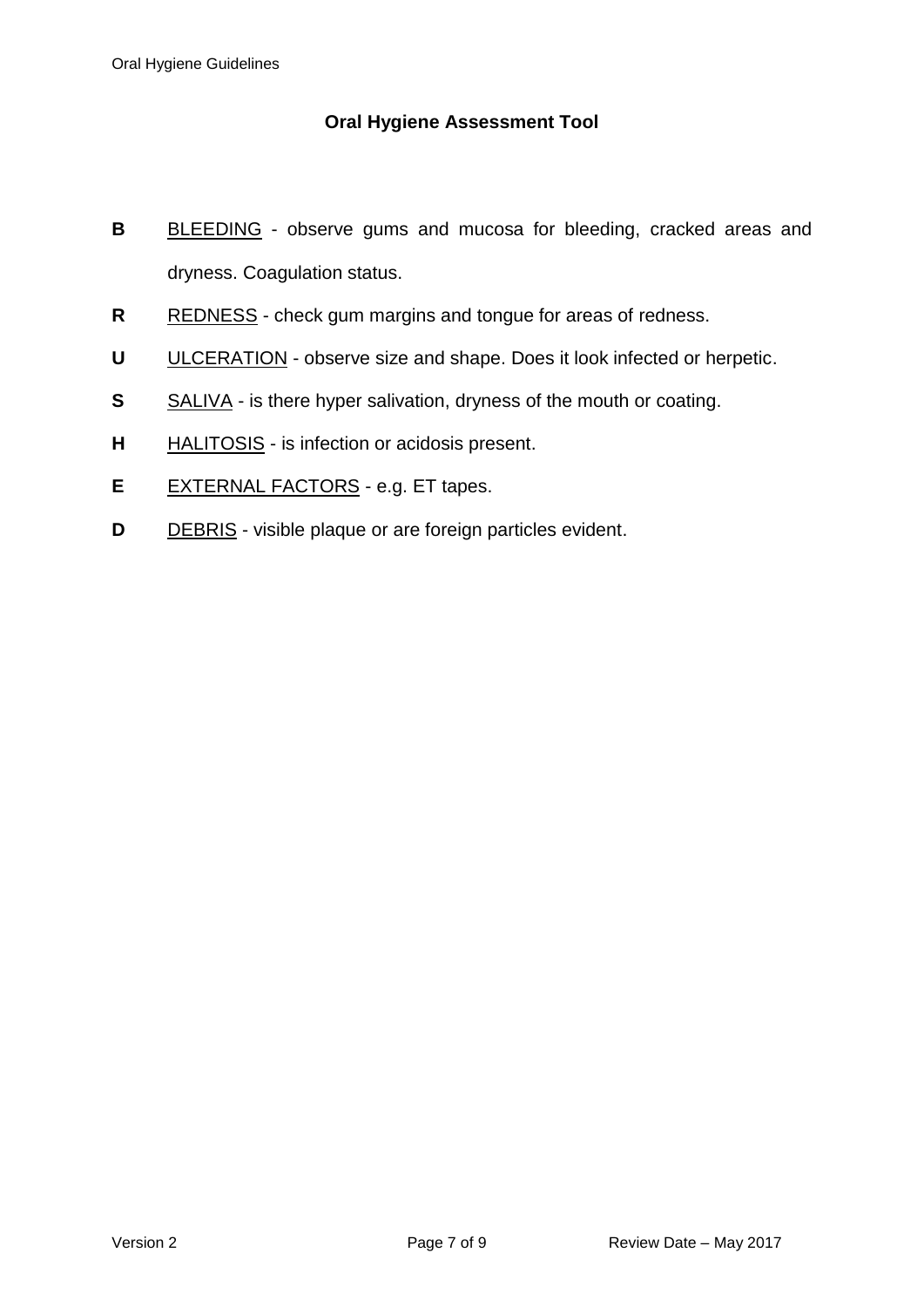# MOUTH CARE AUDIT TOOL

#### 1. **On questioning, has the 'Brushed' assessment tool been used to assess oral status?**

YES/NO How frequently?

#### **2. Has care plan been individualised?**

Yes individualised Yes, care planned but not individualised No care planned

#### **3. Has care been delivered according to oral hygiene tool / flow chart?**

YES/NO If yes, evidence of delivered care was established through; **Observation Questioning** Documented evidence

#### **4. Is there evidence of documentation of care been delivered?**

YES/NO

**5. Is there evidence of the condition of the mouth, documented in daily progress?**

YES/NO

**6. Is there evidence of evaluation of implemented care, documented in daily progress?**

YES/NO

#### **7. Is all individual equipment readily available at the patient bedside?**

N/A **Disposables** Pharmaceuticals Microbiology

#### **8. Tick as appropriate**

Hands washed Gloves worn Apron worn